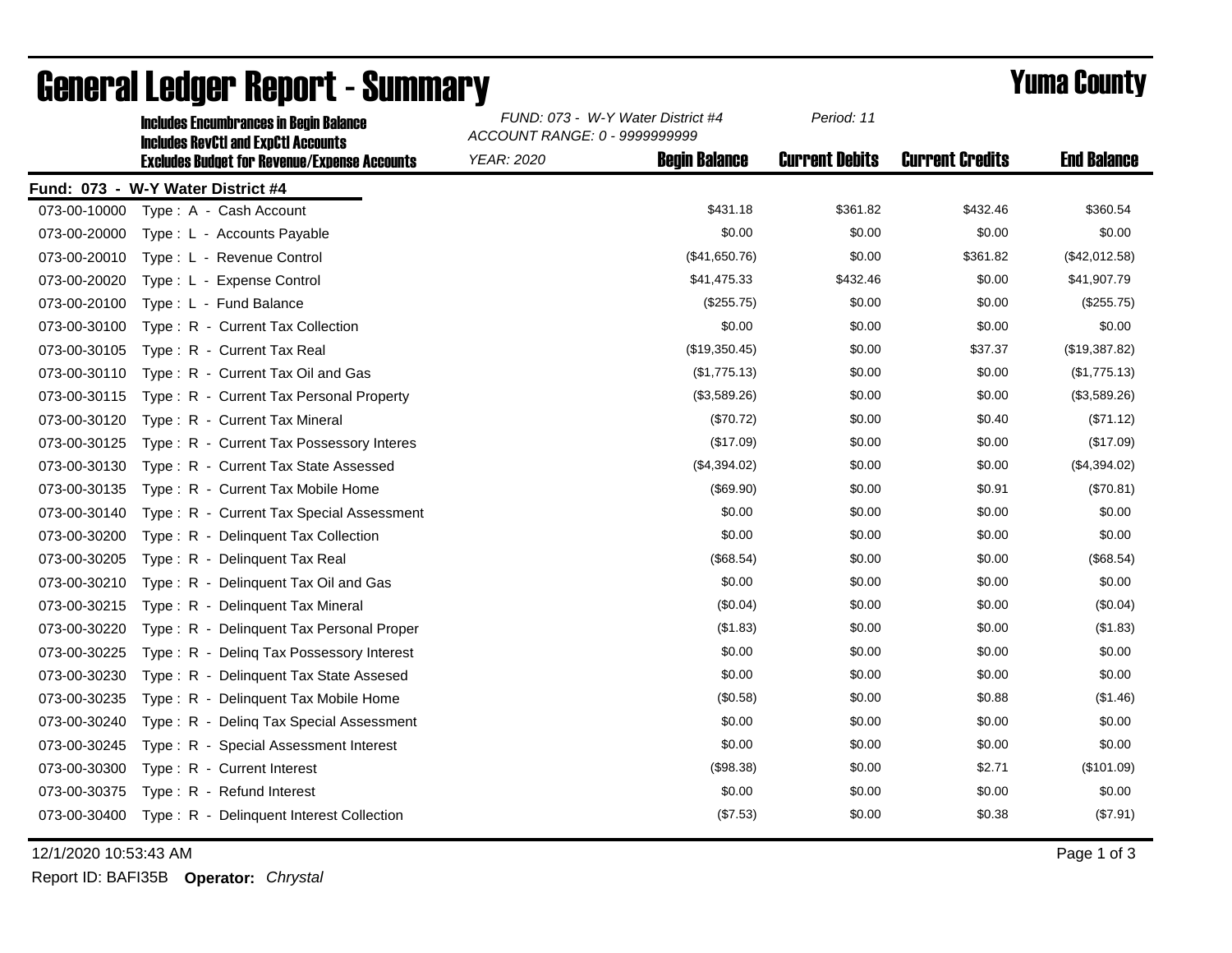|                                   | <b>Includes Encumbrances in Begin Balance</b><br><b>Includes RevCtI and ExpCtI Accounts</b> |                                                     |                                   | FUND: 073 - W-Y Water District #4<br>ACCOUNT RANGE: 0 - 99999999999 |                       |                                  |                    |
|-----------------------------------|---------------------------------------------------------------------------------------------|-----------------------------------------------------|-----------------------------------|---------------------------------------------------------------------|-----------------------|----------------------------------|--------------------|
|                                   |                                                                                             | <b>Excludes Budget for Revenue/Expense Accounts</b> | <i>YEAR: 2020</i>                 | <b>Begin Balance</b>                                                | <b>Current Debits</b> | <b>Current Credits</b>           | <b>End Balance</b> |
| Fund: 073 - W-Y Water District #4 |                                                                                             |                                                     |                                   |                                                                     |                       |                                  |                    |
| 073-00-30500                      |                                                                                             | Type: R - Miscellaneous Collections                 |                                   | \$0.00                                                              | \$0.00                | \$0.00                           | \$0.00             |
| 073-00-32100                      |                                                                                             | Type: R - Transfers In                              |                                   | \$0.00                                                              | \$0.00                | \$0.00                           | \$0.00             |
| 073-00-33000                      |                                                                                             | $Type: R - Auto Tax B Collection$                   |                                   | (\$1,932.46)                                                        | \$0.00                | \$229.20                         | (\$2,161.66)       |
| 073-00-33100                      |                                                                                             | Type: $R -$ Auto Tax A & F Collection               |                                   | (\$658.67)                                                          | \$0.00                | \$89.97                          | (\$748.64)         |
| 073-00-38000                      |                                                                                             | Type: R - Pump Assessment                           |                                   | (\$9,616.16)                                                        | \$0.00                | \$0.00                           | (\$9,616.16)       |
| 073-00-49100                      |                                                                                             | $Type: X - Treasure Fees$                           |                                   | \$1,162.44                                                          | \$1.28                | \$0.00                           | \$1,163.72         |
| 073-00-49401                      |                                                                                             | Type: X - Transfer Out                              |                                   | \$0.00                                                              | \$0.00                | \$0.00                           | \$0.00             |
| 073-00-49500                      |                                                                                             | Type: X - Checks Written / ACH Transfer             |                                   | \$40,312.89                                                         | \$431.18              | \$0.00                           | \$40,744.07        |
|                                   |                                                                                             |                                                     | Fund: 073 - W-Y Water District #4 | (\$175.43)<br>Totals:                                               | \$1,226.74            | \$1,156.10                       | (\$104.79)         |
|                                   |                                                                                             | <b>Total Fund Revenues:</b>                         | \$361.82                          | <b>Total Fund Expenses:</b>                                         | \$432.46              | <b>Net Revenue Over Expense:</b> | (\$70.64)          |

## General Ledger Report - Summary **Example 2018** Yuma County